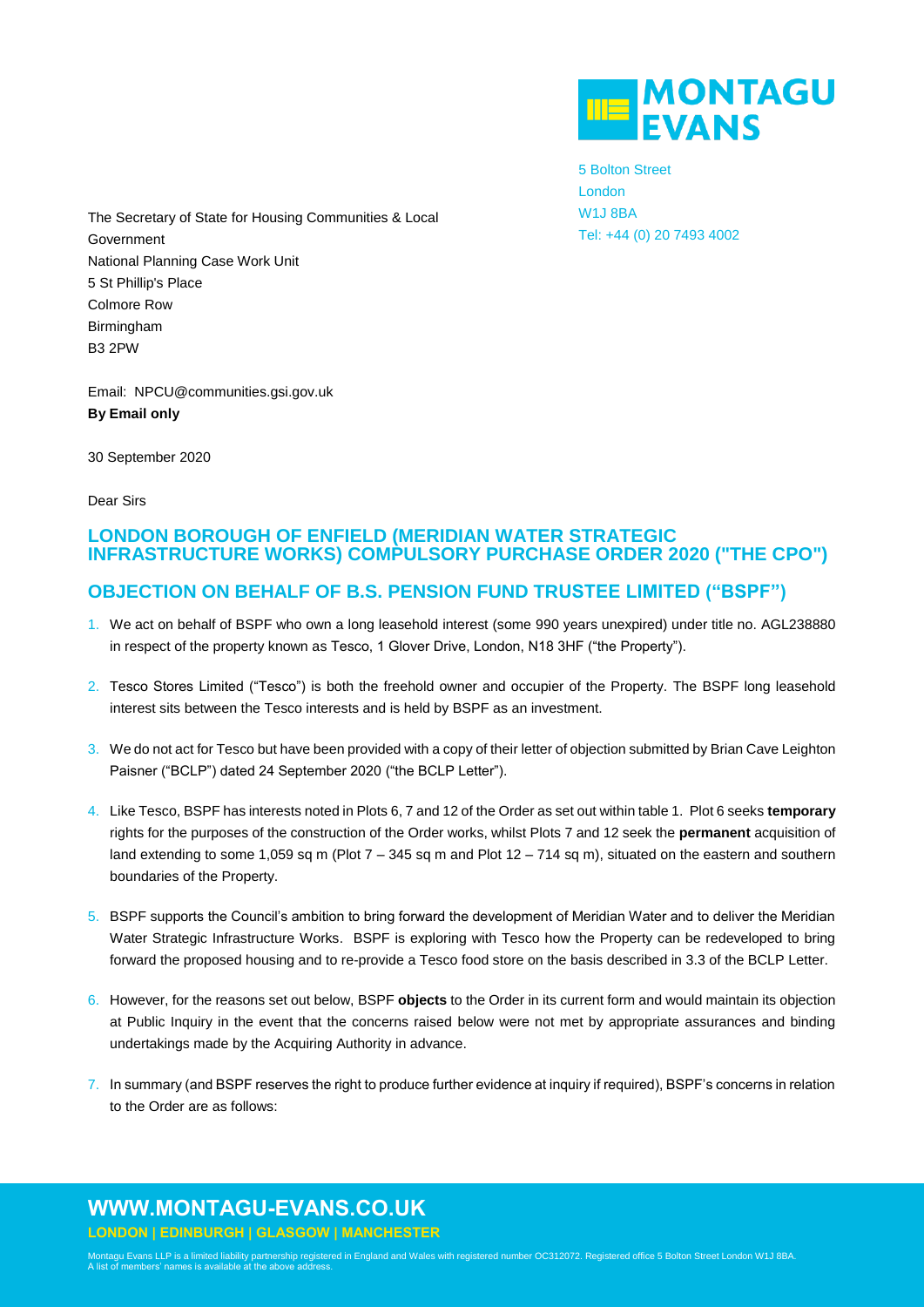

### **OPERATIONAL IMPACT ON TESCO**

- 8. BSPF has noted the operational concerns raised by Tesco as explained within the BCLP Letter. BSPF has noted that Tesco, as its rent paying tenant, is sufficiently concerned that the works could have such an impact on its business to the point that it will be significantly disrupted and possibly extinguished (see paragraph 5.4 of the BCLP Letter).
- 9. BSPF is the pension provider to employees and former employees of Tata Steel (formerly Corus Group). BSPF is reliant upon the income received from Tesco to meet its liabilities. BSPF currently receive an income in excess of £4,000,000 per annum with a capital value of its interest being one of the highest value property assets held within its investment portfolio.
- 10. If the Tesco business at the Property was extinguished, there would be a very substantial loss of income and capital value to BSPF. BSPF doubts that this potential loss has been taken into account by the Acquiring Authority in formulating its conclusion that its proposals are financially deliverable. The inclusion of such compensation would inevitably render the Order scheme unviable.

#### **POTENTIAL IMPACT ON REDEVELOPMENT**

- 11. BSPF has noted and shares Tesco's concerns that if the Order is confirmed and interests acquired but the scheme underlying it is never implemented, there would be an adverse impact on the ability of Tesco / BSPF to satisfactorily bring forward a scheme for the redevelopment of the Property. As noted, BSPF and Tesco are in discussions as to how the redevelopment of the Property can be brought forward.
- 12. BSPF concurs with the view set out in the BCLP Letter that the acquisition of the land and rights sought by compulsory purchase is unnecessary. BSPF has already indicated to the Acquiring Authority (through its appointed Agent) that it is willing to work with Tesco and the Acquiring Authority to facilitate a variation to its lease and the occupational lease held by Tesco to enable the works proposed to proceed. This indication is subject to Tesco's operational concerns and the shared concerns of both BSPF and Tesco that the proposed scheme does not adversely impact on the ability of the existing owners to bring forward plans to redevelop the Property having first been addressed.
- 13. In relation to the impact of the scheme on the ability to deliver redevelopment on the Property, BSPF has noted that one of the impacts of the scheme is to "straighten" Glover Drive between the roundabout to the north (providing access and egress to the A406) with the roundabout to the south.
- 14. As the plan attached to this objection at **Appendix 1** indicates, an unintended consequence of the Order as proposed, would be to leave an area of some 301 sq m or thereabouts (see entry 13 on table 1 of the Order) between the revised Tesco / BSPF Property boundary and the realigned public highway. This impediment may serve to constrict the future development arrangements and capacity of the Property to potentially a very material degree, given its adjacency to the existing primary point of access in to the Property, and the potential need in the future to effect a separation of residential and food store traffic,

#### **CONCLUSION**

15. Having regard to the matters set out within this letter, BSPF **objects** to the CPO. BSPF is however willing to continue the discussions that have been ongoing with both it and Tesco address the concerns raised within this so as to enable its objection to be withdrawn.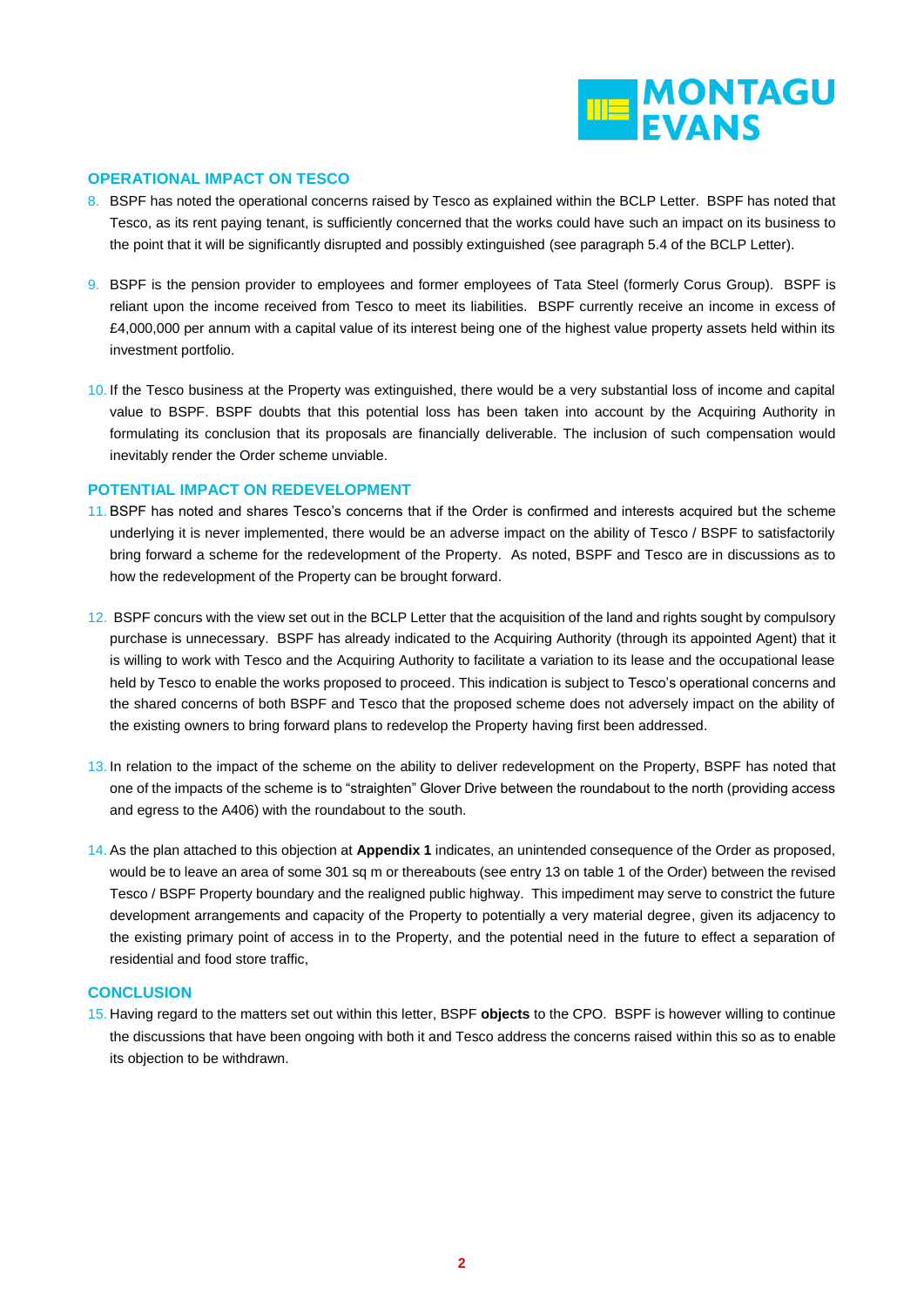

16. We would be grateful if you could confirm safe receipt of this letter.

Yours faithfully,

Martage Es LLP

**MONTAGU EVANS LLP**